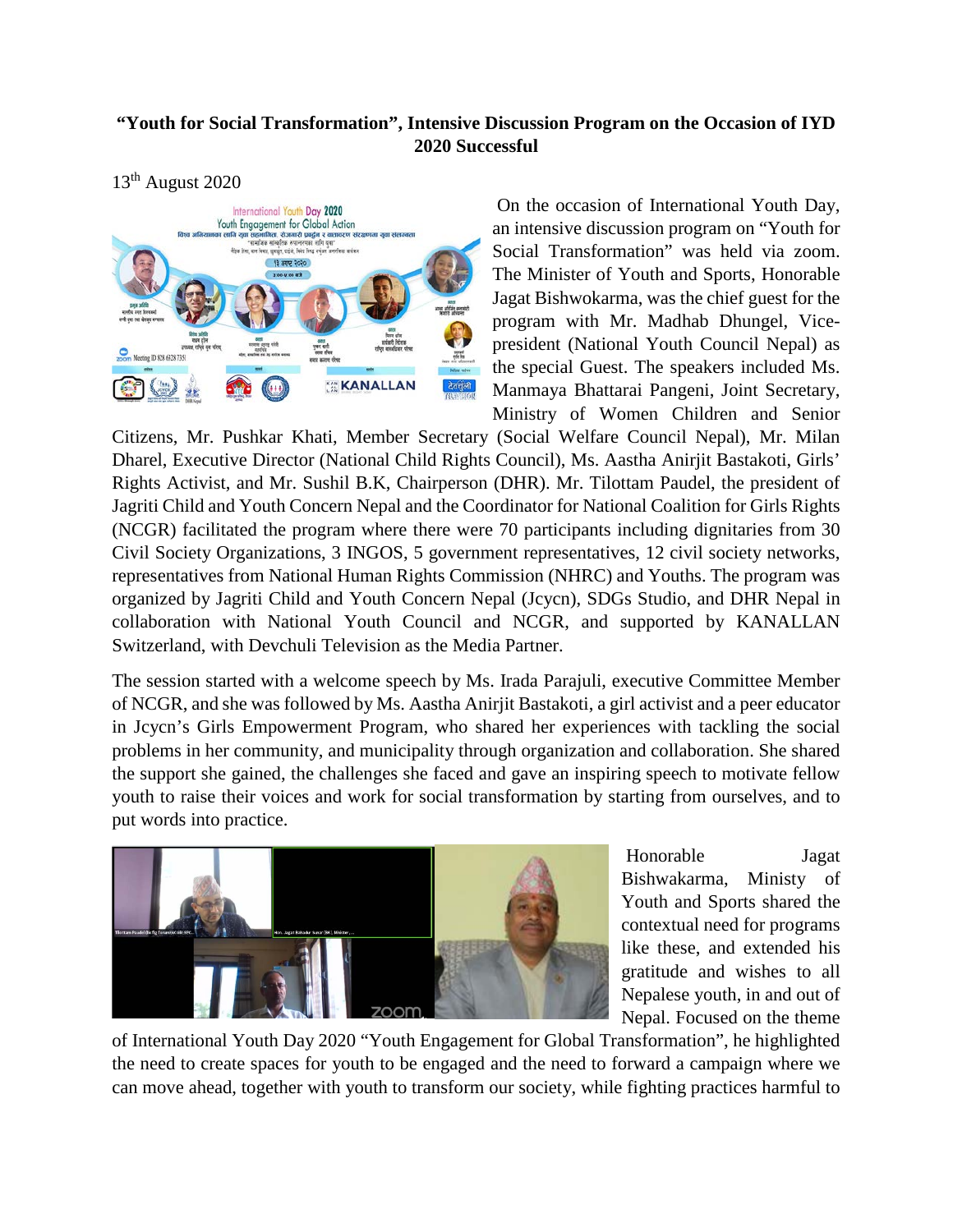us, especially child marriage, violence against children and girls, and discrimination, for a better future,

Mr. Sushil B.K.; writer, Gender Equality and Social Inclusion Expert, and activist, gave a paper presentation, explaining the role youth do and can play in eliminating harmful social and cultural practices like Gender Based Violence, Caste best Discrimination, *Chhaupadi,* Dowry System, and Child Marriage, with the comparative portrayal of the society's reality and what we need to achieve. Milan Dharel, Executive Director of National Child Rights Council highlighted the need of a critical perspective in youth to move ahead, the need to build trust, and more importantly, be our own role models so that our words are reflected in our actions. This was followed by a speech from Mr. Pushkar Khati, Member Secretary (Social Welfare Council Nepal), who focused on the need for accountability in youth, self-reflection, and the need to spread that spirit among all the youth in the nation.



In the open floor session, the participants discussed about various ways socio-cultural transformation through youth is possible, including government and stakeholder joint action programs, regularity of collaboration, personal accountability, inclusion of youth with disability, and gender minority, and an organized Movement. Dignitaries and participants discussed the government policies targeted at youth, how it has progressed throughout the years but has gaps in implementation, and especially equitable

implementation disaster, the COVID-19 pandemic and its impact on the economy and youth. Dipendra Sharma from Care Nepal shared his field based experience and the issues that are prevalent in the society, which are especially discriminatory towards girls, and deprive them of opportunities, the province 5's head of province of NHRC Ms. Samjhana Sharma also talked about the role the human rights commission has played, and what kind of practices depricative to progress are seen, Activists Bhakta Bishwakarma, Rabin Nepali, Karun Nepali from Raleigh International, and Journalist K.B Rana also shared their words in the discussion forum. After the open floor session, Mr. Madhav Dhungel, Vice President of National Youth Council Nepal discussed the various programs brought forth by the National Youth Council (NYC), for the engagement of youths, entrepreneurship, capacity building and employment of youth and the role it plays in development of the nation, and how NYC has been mobilizing youth in collaboration with other stakeholders with a goal to generate a progressive society, and working as a bridge between youth and opportunities. He elaborated on how this can result in a transformative society with more aware, active, and engaged youth and devoid of harmful social practices.